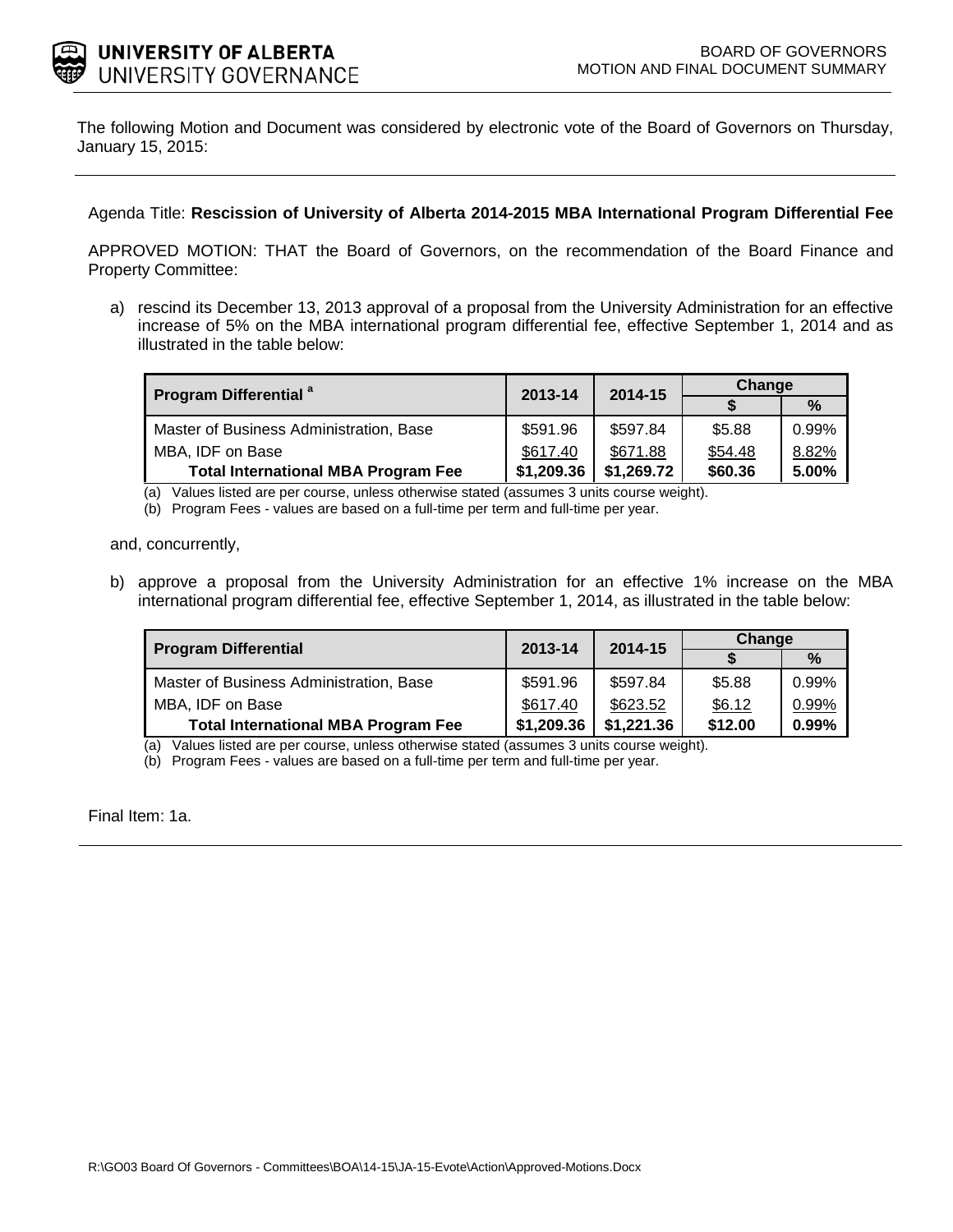<span id="page-1-0"></span>

Item No. 1a

# Agenda Title: **Rescission of University of Alberta 2014-2015 MBA International Program Differential Fee**

**Motion**: THAT the Board of Governors, on the recommendation of the Board Finance and Property Committee:

a) rescind its December 13, 2013 approval of a proposal from the University Administration for an effective increase of 5% on the MBA international program differential fee, effective September 1, 2014 and as illustrated in the table below:

| <b>Program Differential</b> <sup>a</sup>   | 2013-14    | 2014-15    | Change  |       |
|--------------------------------------------|------------|------------|---------|-------|
|                                            |            |            |         | $\%$  |
| Master of Business Administration, Base    | \$591.96   | \$597.84   | \$5.88  | 0.99% |
| MBA, IDF on Base                           | \$617.40   | \$671.88   | \$54.48 | 8.82% |
| <b>Total International MBA Program Fee</b> | \$1,209.36 | \$1,269.72 | \$60.36 | 5.00% |

(a) Values listed are per course, unless otherwise stated (assumes 3 units course weight).

(b) Program Fees - values are based on a full-time per term and full-time per year.

and, concurrently,

b) approve a proposal from the University Administration for an effective 1% increase on the MBA international program differential fee, effective September 1, 2014, as illustrated in the table below:

| <b>Program Differential</b>                | 2013-14    | 2014-15    | Change  |       |
|--------------------------------------------|------------|------------|---------|-------|
|                                            |            |            |         | $\%$  |
| Master of Business Administration, Base    | \$591.96   | \$597.84   | \$5.88  | 0.99% |
| MBA, IDF on Base                           | \$617.40   | \$623.52   | \$6.12  | 0.99% |
| <b>Total International MBA Program Fee</b> | \$1,209.36 | \$1,221.36 | \$12.00 | 0.99% |

(a) Values listed are per course, unless otherwise stated (assumes 3 units course weight).

(b) Program Fees - values are based on a full-time per term and full-time per year.

#### **Item**

| <b>Action Requested</b> | $\boxtimes$ Approval Recommendation Discussion/Advice Information                                                                                             |
|-------------------------|---------------------------------------------------------------------------------------------------------------------------------------------------------------|
| Proposed by             | Olive Yonge, Interim Provost and Vice-President (Academic)                                                                                                    |
| Presenters              | Olive Yonge, Interim Provost and Vice-President (Academic); and Phyllis Clark,                                                                                |
|                         | Vice-President (Finance and Administration)                                                                                                                   |
| Subject                 | Rescind September 1, 2014 increase of 5% on the MBA International Program<br>Differential Fee and concurrently approve a 1% increase on the MBA international |
|                         | program differential fee, effective September 1, 2014.                                                                                                        |

#### **Details**

| Responsibility         | Provost and Vice-President (Academic)                                                                                                                                                                                                                                                                                                                                                                                                                              |
|------------------------|--------------------------------------------------------------------------------------------------------------------------------------------------------------------------------------------------------------------------------------------------------------------------------------------------------------------------------------------------------------------------------------------------------------------------------------------------------------------|
| The Purpose of the     | To rescind the 5% increase to the MBA international program differential fee that                                                                                                                                                                                                                                                                                                                                                                                  |
| Proposal is (please be | was to come into effect on September 1, 2014.                                                                                                                                                                                                                                                                                                                                                                                                                      |
| specific)              |                                                                                                                                                                                                                                                                                                                                                                                                                                                                    |
|                        | On November 26, 2013, the Board Finance and Property Committee (BFPC)<br>recommended that the Board of Governors approve a motion to increase the<br>international differential fee by 5% on all undergraduate international students, and<br>international MBA students, only. The remainder of all international graduate<br>students would have their tuition increase by 1% (CPI). This motion was approved<br>by the Board of Governors on December 13, 2013. |
|                        | The increases were scheduled to come into effect on September 1, 2014. Due to a<br>programming error, the undergraduate fee increase was applied, but the 5%<br>international MBA cohort was missed and instead a 1% fee increase was applied<br>(1% was the approved increase for all other graduate international tuition fees). By                                                                                                                              |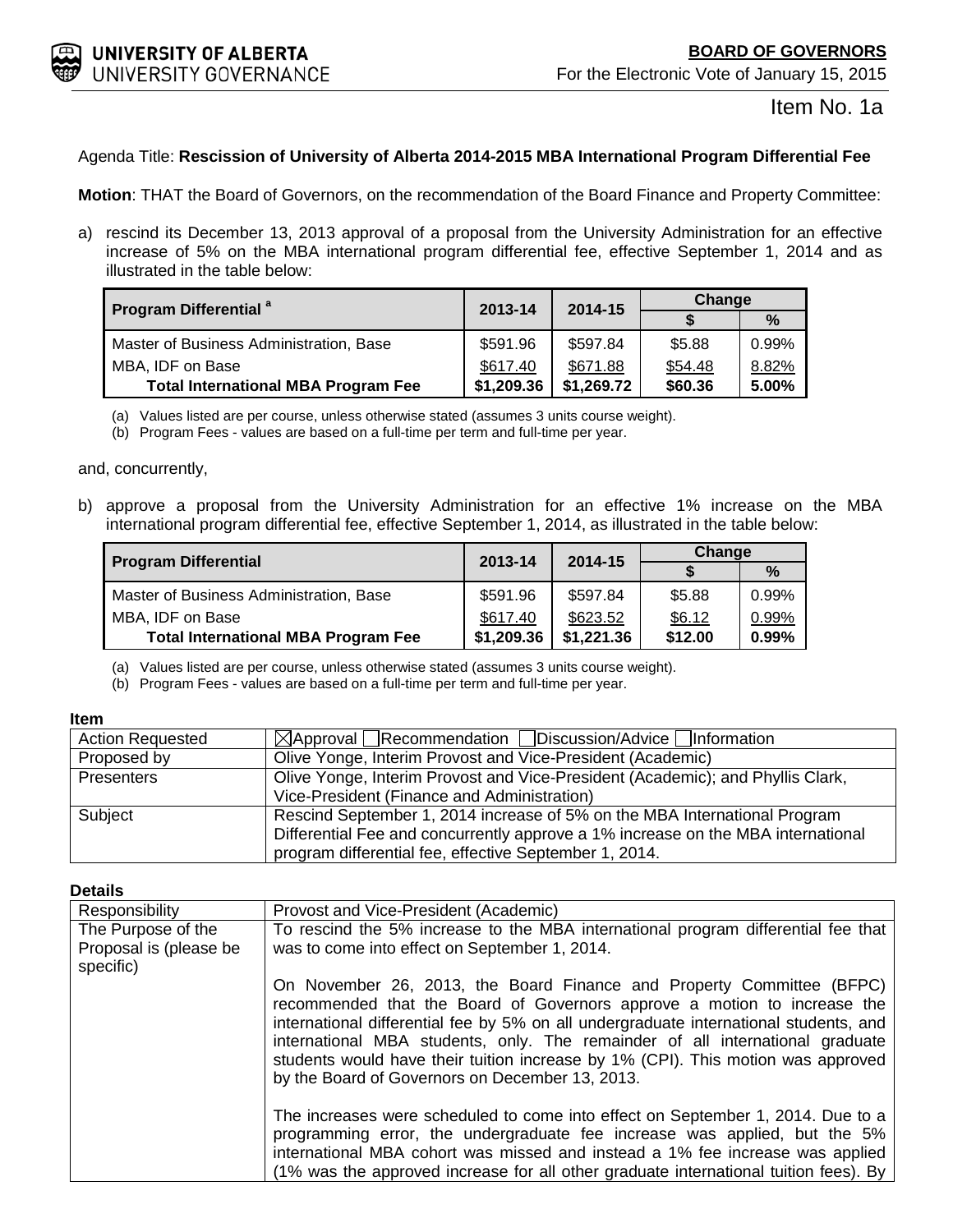

# Item No. 1a

|                                  | the time the error was noticed in October 2014, the payment date had passed and it<br>was agreed that it would not be fair to retroactively assess the 5% fee after students<br>had made their September payments. The fee now appears on the January 2015<br>student assessments.<br>Recently, members of the Graduate Students' Association (GSA) and the MBA                                                                                                                                                                                           |
|----------------------------------|-----------------------------------------------------------------------------------------------------------------------------------------------------------------------------------------------------------------------------------------------------------------------------------------------------------------------------------------------------------------------------------------------------------------------------------------------------------------------------------------------------------------------------------------------------------|
|                                  | executive committees met with representatives from the Office of the Provost and of<br>the Office of the VP (Finance & Administration) to discuss the assessment. While<br>administration believes its reasoning for including the international MBA cohort in the<br>assessment was sound at the time of the decision, it now recommends that the MBA<br>portion of the motion be rescinded. Administration believes that increases to<br>international graduate student differentials should be reviewed as a group and not by<br>individual Faculties. |
|                                  | An electronic vote is requested to reverse the 5% increase to the winter term<br>differential fee which currently appears on the students' assessments, and instead<br>approve a 1% tuition fee increase, effective September 1, 2014, to align the MBA<br>international tuition fees with the other previously approved 2014-15 graduate<br>international tuition fees.                                                                                                                                                                                  |
|                                  | A timely vote would provide the opportunity to reverse the assessment prior to the<br>payment deadline (January 30, 2015), advise all of the affected students of the<br>reversal of the 5% increase, and to update the websites.                                                                                                                                                                                                                                                                                                                         |
| The Impact of the<br>Proposal is | To ensure that all international graduate fees are revised together, rather than by<br>individual Faculty.                                                                                                                                                                                                                                                                                                                                                                                                                                                |
| Replaces/Revises (eg,            | Tuition proposal set by the Board of Governors on December 13, 2013 for                                                                                                                                                                                                                                                                                                                                                                                                                                                                                   |
| policies, resolutions)           | September, 2014.                                                                                                                                                                                                                                                                                                                                                                                                                                                                                                                                          |
| Timeline/Implementation          | September 1, 2014.                                                                                                                                                                                                                                                                                                                                                                                                                                                                                                                                        |
| Date                             |                                                                                                                                                                                                                                                                                                                                                                                                                                                                                                                                                           |
| <b>Estimated Cost</b>            | The 5% assessment affects approximately 60 students and would bring in<br>approximately \$11,000 in additional fees annually.                                                                                                                                                                                                                                                                                                                                                                                                                             |
| Sources of Funding               | N/A                                                                                                                                                                                                                                                                                                                                                                                                                                                                                                                                                       |
| <b>Notes</b>                     | N/A                                                                                                                                                                                                                                                                                                                                                                                                                                                                                                                                                       |

# **Alignment/Compliance**

| Alignment/Compilance                                                                                                                                                  |                                                                                                                                                                                                                                                                                                                                                                                                                                             |
|-----------------------------------------------------------------------------------------------------------------------------------------------------------------------|---------------------------------------------------------------------------------------------------------------------------------------------------------------------------------------------------------------------------------------------------------------------------------------------------------------------------------------------------------------------------------------------------------------------------------------------|
| Alignment with Guiding<br><b>Documents</b>                                                                                                                            | Comprehensive Institutional Plan; Dare to Discover, Dare to Deliver                                                                                                                                                                                                                                                                                                                                                                         |
| Compliance with<br>Legislation, Policy<br>and/or Procedure<br>Relevant to the<br>Proposal (please quote<br>legislation and include<br>identifying section<br>numbers) | Ministerial Letter Regarding the New Tuition Fees Regulation: A letter to<br>1.<br>the President, University of Alberta, dated September 17, 2013, from the Ministry of<br>Enterprise and Advanced Education (EAE) states that: "As per the Public Post-<br>secondary Institutions' Tuition Fee Regulation, the maximum allowable weighted<br>average tuition fee increase across the entire institution shall not exceed 1.0 per<br>cent." |
|                                                                                                                                                                       | Post-Secondary Learning Act (PSLA), Sections 61(1) and 61(2)(a):<br>2.                                                                                                                                                                                                                                                                                                                                                                      |
|                                                                                                                                                                       | "61(1) The board of a public post-secondary institution shall set the tuition fees<br>to be paid by students of the public post-secondary institution.<br>61(2) The tuition fees under subsection (1) for all public post-secondary<br>institutions other than Banff Centre                                                                                                                                                                 |
|                                                                                                                                                                       | (a) must be set in accordance with the regulations[.] $[]$                                                                                                                                                                                                                                                                                                                                                                                  |
|                                                                                                                                                                       | 3. Public Post-Secondary Institution's Tuition Fees Regulation, Alberta<br><b>Regulation 273/2006):</b>                                                                                                                                                                                                                                                                                                                                     |